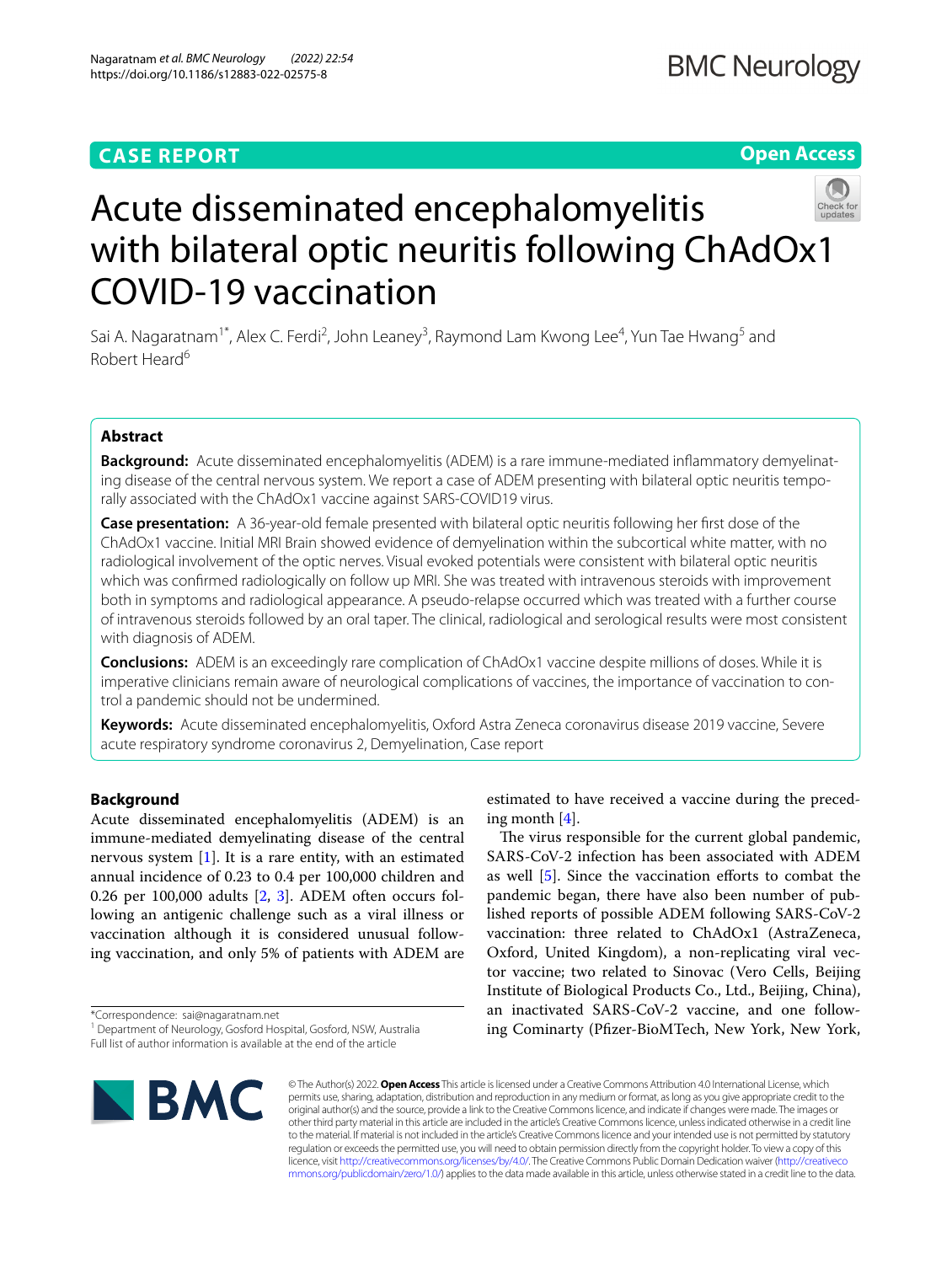USA), an mRNA vaccine  $[6-11]$  $[6-11]$ . There have been more cases of ADEM possibly related to ChAdOx1 vaccines that have been reported to authorities. Here, we present a case of probable ADEM presenting with bilateral optic neuritis occurring following administration of the ChAdOx1 vaccine.

## **Case presentation**

A 36-year-old woman presented to her local emergency department with a 2 day history of a right sided headache, photophobia and blurred vision in the right eye, 14 days after her frst dose of ChAdOx1 vaccine. At this time, the neurological examination, including visual acuity, performed in the emergency department was reportedly normal. Her D-dimer and platelet count were 0.74 mg/L (<0.5 mg/L) and  $258 \times 10^9$ /L (150–400  $\times 10^9$ /L) respectively. CT venography showed no evidence of venous sinus thrombosis and thrombosis with thrombocytopenia syndrome was considered unlikely.

She returned to the emergency department 2 days later with bilateral visual impairment and subjective colour desaturation, painful eye movements and fatigue. She did not report any weakness, sensory disturbances or bowel or bladder incontinence. Visual acuity was 6/15 (-2) on the right and 6/30 on the left which did not correct with pinhole. There was no relative afferent pupillary defect or asymmetric red desaturation. There was full range of eye movements without nystagmus or diplopia, although the eye movements themselves were painful. The rest of the upper and lower limb examination was unremarkable. She was admitted to the hospital on this occasion.

She had no signifcant personal medical history, including previous episodes of weakness or sensory changes and was not a migraineur. She had no known contact with COVID-19 positive cases, and no respiratory symptoms, hence a SARS-CoV-2 polymerase chain reaction test was not performed, as per the local testing protocol at that time. Her family history was notable for mother with multiple sclerosis and the patient had a normal MRI brain 5 years prior, prompted by her mother's diagnosis.

Biochemical analysis, summarised in Table [1,](#page-1-0) did not reveal any signifcant abnormalities.

Cerebrospinal fuid analysis performed on day 2 of admission showed a normal protein of 0.4  $g/L$  (0.19 – 0.56 g/L), glucose of 4.8 mmol/L  $(2.8 - 4.5 \text{ mmol/L})$  with pleocytosis (white cell count  $59 \times 10^6$ /L) (<5 × 10<sup>6</sup>/L). CSF IgG was 0.06  $g/L$  (<0.03  $g/L$ ) with serum IgG of 12.4 g/L (7.0 – 16 g/L), and oligoclonal IgG bands were present, suggestive of intrathecal IgG synthesis. Serum and CSF aquaporin 4 antibodies were negative. Serum myelin oligodendrocyte glycoprotein antibody (MOG) was negative. Visual evoked potentials performed on Day

<span id="page-1-0"></span>

| Table 1 Biochemical and serological results |
|---------------------------------------------|

| <b>Biochemistry and serology results</b>                                                                                                                                    | Result                                | <b>Normal Range</b><br>150-400 $\times$ 10 <sup>9</sup> /L |  |
|-----------------------------------------------------------------------------------------------------------------------------------------------------------------------------|---------------------------------------|------------------------------------------------------------|--|
| Platelet count                                                                                                                                                              | $225 \times 10^{9} / L$               |                                                            |  |
| Vitamin D                                                                                                                                                                   | 60 nmol/L                             | 50-140 nmol/L                                              |  |
| Folate                                                                                                                                                                      | 29.1 nmol/L                           | $7 - 46.4$ nmol/L                                          |  |
| Vitamin B12                                                                                                                                                                 | 309 pmol/L                            | 138-652 pmol/L                                             |  |
| Beta 2 glycoprotein antibodies                                                                                                                                              | $6$ U/ml                              | $<$ 20 U/ml                                                |  |
| Cardiolipin IqG                                                                                                                                                             | $<$ 3 U/ml                            | $<$ 20 U/ml                                                |  |
| Cardiolipin 1gM                                                                                                                                                             | $2$ U/ml                              | $<$ 20 U/ml                                                |  |
| Anti nuclear antibodies                                                                                                                                                     | Not detected                          |                                                            |  |
| Extractable nuclear antibodies                                                                                                                                              | Not detected                          |                                                            |  |
| Anti-neutrophil cytoplasmic antibodies                                                                                                                                      | Not detected                          |                                                            |  |
| Serum aquaporin 4 antibodies                                                                                                                                                | Negative                              |                                                            |  |
| CSF aguaporin 4 antibodies                                                                                                                                                  | Negative                              |                                                            |  |
| Serum myelin oligodendrocyte glycoprotein antibody                                                                                                                          | Negative                              |                                                            |  |
| CSF PCR testing—N meningitidis DNA, S pneumoniae DNA, Herpes simplex virus type 1 DNA, Herpes<br>simplex virus type 2 DNA, Human parechovirus RNA, VZV DNA, Enterovirus RNA | Not detected                          |                                                            |  |
| CSF Glucose                                                                                                                                                                 | 4.8 mmol/L                            | $2.8 - 4.5$ mmol/L                                         |  |
| <b>CSF Protein</b>                                                                                                                                                          | $0.4$ g/L                             | $0.19 - 0.56$ g/L                                          |  |
| CSF White cells                                                                                                                                                             | $59 \times 10^6$ /L (99% mononuclear) | $< 5 \times 10^{6}/L$                                      |  |
| CSF Red cells                                                                                                                                                               | $3 \times 10^{6}/I$                   | $< 1 \times 10^{6}/L$                                      |  |
| CSF culture                                                                                                                                                                 | Negative                              |                                                            |  |
| CSF IgG                                                                                                                                                                     | $0.06$ g/L                            | $< 0.03$ g/L                                               |  |
| Serum IgG                                                                                                                                                                   | $12.4$ g/L                            | 7-16 g/L                                                   |  |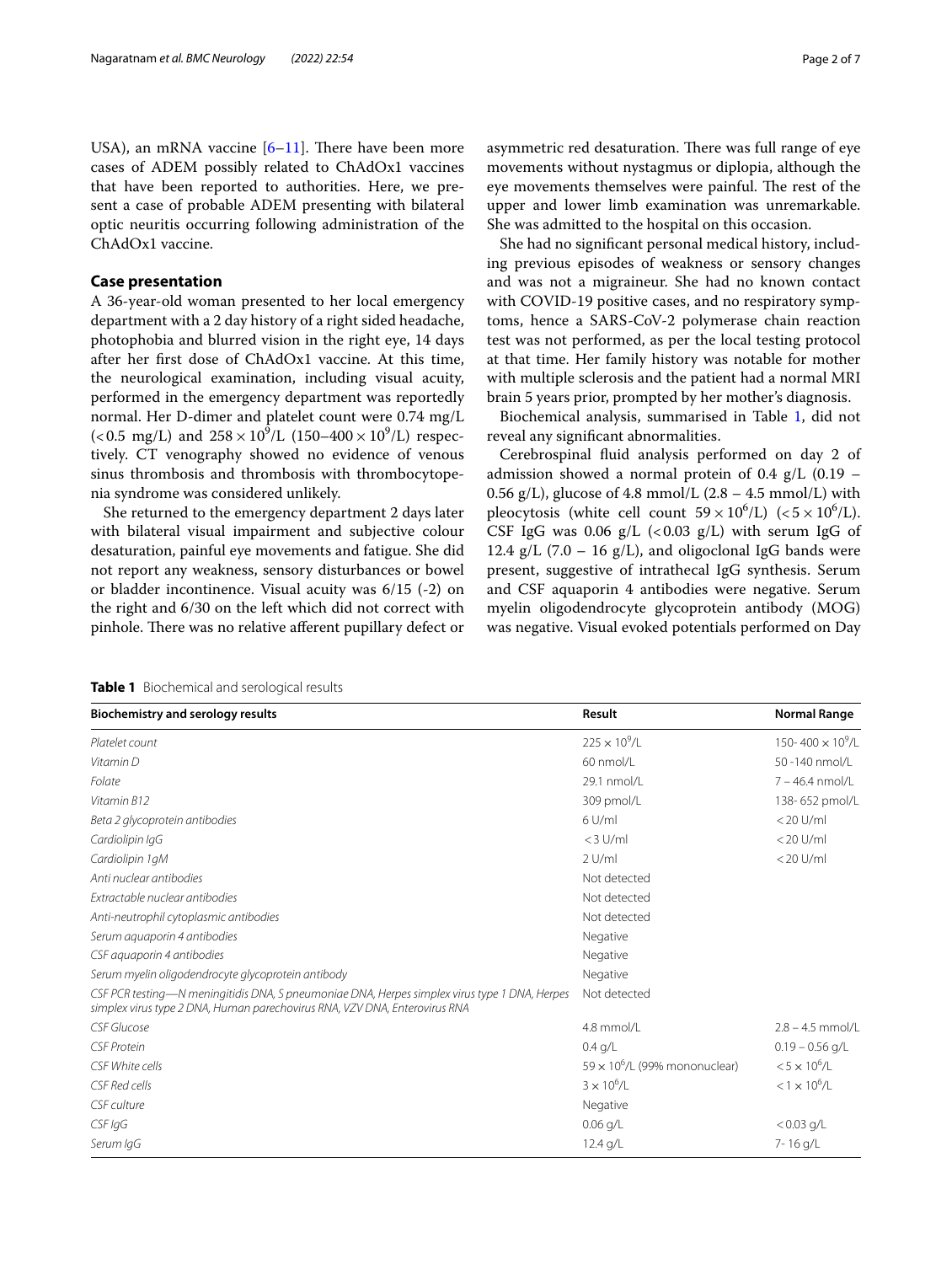

<span id="page-2-0"></span>1 were unrecordable from the left eye and delayed on the right, consistent with demyelinating pathology involving the anterior visual pathways bilaterally but more severe on the left.

3 T MRI brain (Skyra, Siemens, Germany) also performed on Day 2 showed multiple T2/ FLAIR hyperintense lesions involving the subcortical white matter, posterior limb of bilateral internal capsules, pons and left middle cerebellar peduncle. The largest lesion was in the right frontal centrum semiovale measuring  $17 \times 17$  mm with multiple internal punctate foci of gadolinium contrast enhancement (Fig.  $1a$ , b). There was no callosal involvement. Notably, there was no defnite abnormal signal or enhancement of optic nerves. MRI of the spine showed no evidence of demyelinating disease.

Ophthalmology examination on Day 8 found visual acuity of 6/5 (20/16) in the right eye and 6/9 (20/30) in the left. Colour vision was depressed in both eyes with 12/17 Ishihara plates identifable with the right eye and  $10/17$  with the left. There was no relative afferent pupillary defect detectable. The patient's optic discs appeared healthy with no swelling or atrophy (Fig. [2](#page-3-0)). There was no concurrent anterior segment or retinal disease. Formal visual felds were assessed with Humphrey Field Analyzer (Carl Zeiss Meditec, Dublin, CA, USA), which

demonstrated largely intact felds in both eyes, with only a few mild scattered non-specifc defcits (Supplemen-tary file [1\)](#page-5-0). Optical coherence tomography  $(CIRRUS<sup>TM</sup>)$ HD-OCT 5000, Carl Zeiss Meditec, Dublin, CA, USA) showed mild swelling of her retinal nerve fibre layer bilaterally, measuring a total thickness of 111 μm on the right and 108 μm on the left (Supplementary fle [2](#page-5-1)).

Based on these results, we concluded that the diagnosis that would best ft the clinical scenario and the investigation results was ADEM presenting with optic neuritis. She received 3 daily doses of 1000 mg of intravenous methylprednisone with marked improvement in vision and discharged home with plans for close outpatient follow up but without tapering regime of oral steroids.

On day 15, the patient reported worsening of vision in both eyes, worse in the left. Examination revealed further reduction in visual acuity in the left eye of 6/180 (20/200) and subtle reduction in the right eye of  $6/6$  (20/20). The colour vision was reduced to 0/17 Ishihara plates in the right eye and could not be assessed in the left. A dense relative aferent pupillary defect was present in the left eye. Optic nerves remained normal clinically with no swelling or atrophy. Loss of visual acuity in the left eye resulted in a sensory exotropia with poor fxation that precluded visual feld or optical coherence tomography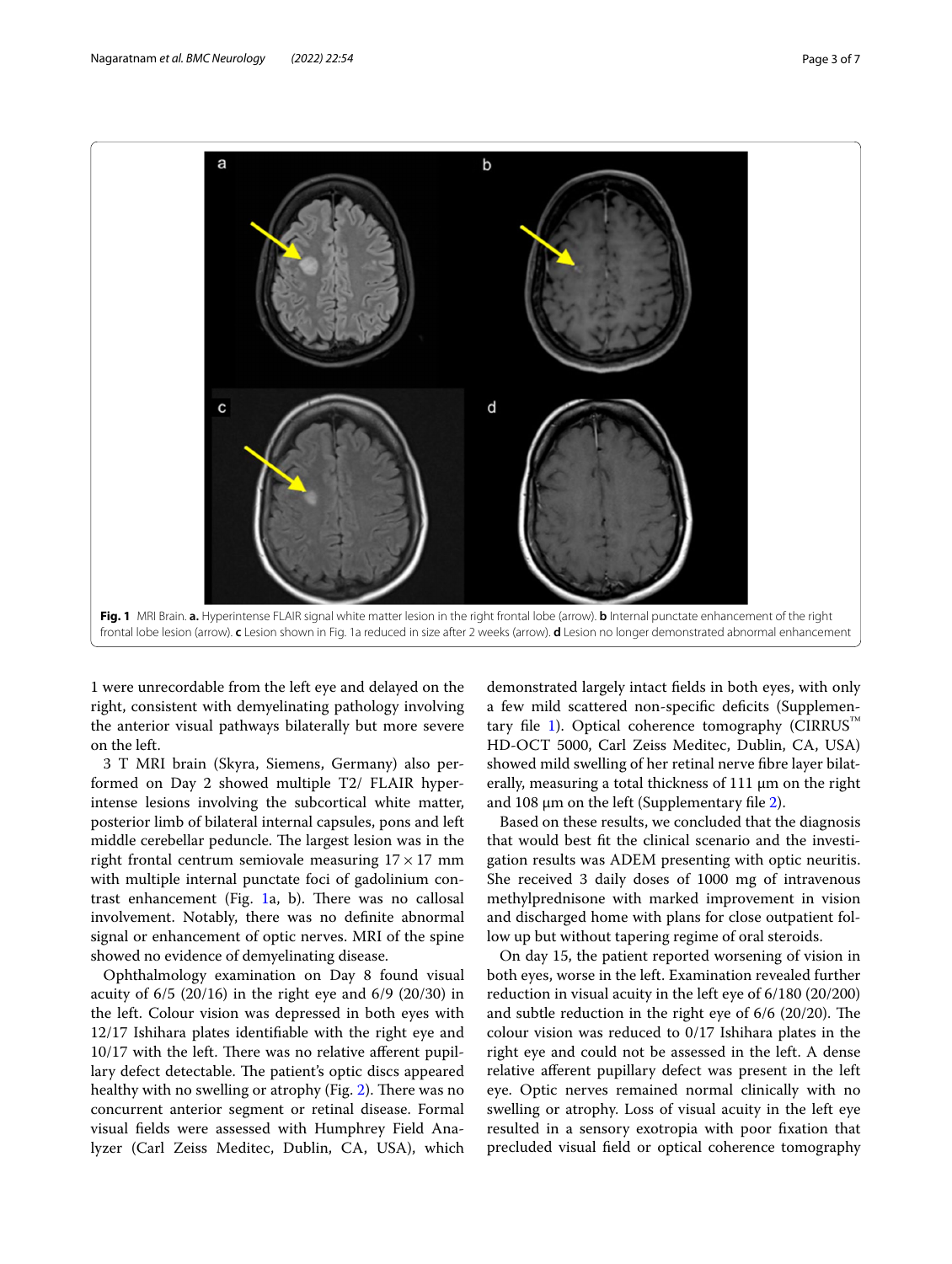

<span id="page-3-0"></span>testing. Visual feld testing of the right eye demonstrated severe depression with an inferior altitudinal defect (Supplementary fle [1](#page-5-0)). Although there was no signifcant change in retinal nerve fbre layer thickness detectable in the right eye, the left increased by 12 μm (Supplementary fle [2](#page-5-1)).

A repeat MRI Brain on day 17 from initial presentation, 2 weeks after the initial MRI showed signifcant reduction in size of the multiple T2/ FLAIR hyperintense lesions throughout the subcortical white matter. The right frontal centrum semiovale lesion reduced in size to  $12 \times 10$  mm with contrast enhancement no longer present (Fig. [1](#page-2-0)c, d). No interval development of new lesions was evident. However, there was now abnormal signal and enhancement of both optic nerves but more prominent on the left, consistent with optic neuritis. These radiological fndings mirrored the results of the visually evoked potentials performed during the frst admission.

A further course of 3 doses of 1000 mg daily of intravenous methylprednisone improved her visual symptoms

and she was discharged home on 50 mg daily of oral prednisolone with a tapering plan.

23 days after her initial symptoms her clinical picture had signifcantly improved. Her visual acuity was near baseline: right 6/5 (20/16), left 6/6 (20/20) with full Ishihara colour vision bilaterally. Both optic nerves demonstrated pallor (Fig. [2\)](#page-3-0). Her visual feld testing was near full on the right and although the left was signifcantly improved, a dense inferior altitudinal defect remained (Supplementary fle [1\)](#page-5-0). Her optical coherence tomography imaging revealed the retinal nerve fbre layer swelling had improved bilaterally (Supplementary fle [2\)](#page-5-1) but her ganglion cell layer thickness of the retina was thinned by 15 μm in each eye suggesting irreversible optic nerve damage (Supplementary fle [3](#page-5-2)).

Repeat MRI Brain 6 weeks after symptom onset showed further improvement in radiographic appearance of the lesions with no contrast enhancement to suggest active infammation. Visual evoked potentials at 3 months showed improvement in response bilaterally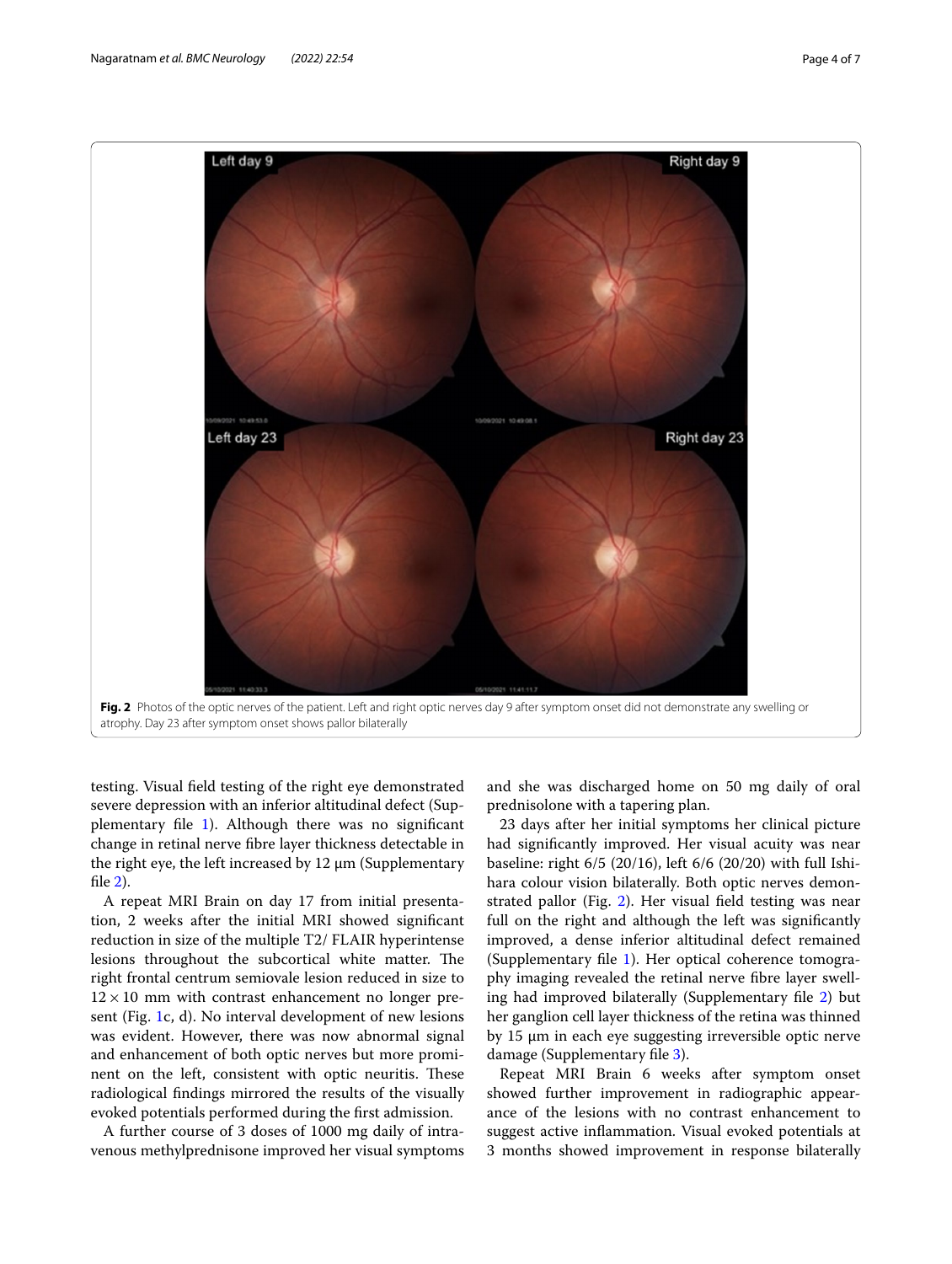

<span id="page-4-0"></span>with responses being detectable on the left, where they were previously absent. There were no new symptoms to suggest a clinical relapse, consistent with a monophasic illness. A summary of the timeline of symptoms and investigations is presented in Fig. [3.](#page-4-0)

# **Discussion and conclusions**

Our patient presented with clinical, imaging and CSF features consistent with ADEM, with her symptoms starting 14 days following her frst dose of ChAdOx1 vaccine. This is the first report of ADEM associated with, or following the ChAdOx1 vaccine, presenting with bilateral optic neuritis.

ADEM is defned as a polysymptomatic event which includes optic neuritis and encephalopathy, that may manifest as behavioural change, confusion, irritability, alteration in consciousness and lethargy [[1\]](#page-6-0). While no diagnostic criteria exists for adults, in children it requires the presence of both encephalopathy and multifocal central nervous system involvement (Table [2](#page-4-1)) [\[1](#page-6-0)]. Optic neuritis is often bilateral and is much more common  $(25%)$ as a presenting symptom of both post-viral and post- vaccine ADEM, as in our patient, than in multiple sclerosis where it is relatively rare  $[12-14]$  $[12-14]$ . Evidence of inflammation within the cerebrospinal fuid with pleocytosis and lack of intrathecal oligoclonal band synthesis are more likely in ADEM than in multiple sclerosis, although there is some overlap, as seen in this case [\[15](#page-6-9)]. CSF oligoclonal bands were detected in our patient and two other cases of ChAdOx1 associated ADEM [[7](#page-6-10)]. Important diferentials in ADEM include multiple sclerosis, neuromyelitis optica spectrum disorder (NMOSD) and myelin oligodendrocyte glycoprotein antibody disease (MOGAD) which we have done our best to exclude [\[1](#page-6-0)]. A relapse, as in our case, may occur within 4 weeks of steroid tapering or within 3 months of the sentinel event, but is defned as a part of the monophasic illness [[4\]](#page-6-3).

MRI fndings suggestive of ADEM include multifocal punctate to large focculent T2/FLAIR hyperintensities that are often bilateral and asymmetrical, involving peripheral grey and white matter junction. Tumefactive, mass-like lesions are also possible. The brainstem and posterior fossa can be involved, but usually not the callososeptal interface. Enhancement pattern is variable punctate, ring, incomplete ring, peripheral enhancement have all been reported and absence of enhancement does not exclude the diagnosis [[16\]](#page-6-11). Findings can overlap with those of multiple sclerosis which has predilection for the corpus callosum and periventricular white matter as well as the subcortical U fibres  $[16]$  $[16]$ . Active demyelination plaques in multiple sclerosis typically demonstrate incomplete ring enhancement. In our patient the internal punctate foci of enhancement are not typical of an active plaque but is more suggestive of ADEM. This, in combination with absence of lesions in the corpus callosum or lesions involving the subcortical U fbres renders ADEM a more likely radiological diferential diagnosis than multiple sclerosis.

<span id="page-4-1"></span>**Table 2** Definition of monophasic ADEM. From consensus definition for paediatric demyelinating disorders by Krupp et. al [[1](#page-6-0)]

Encephalopathy is defned as one or more of the following.

Clinical event with presumed infammatory or demyelinating cause, with acute of subacute onset that afects multifocal areas of the CNS. Clinical presentation must be polysymptomatic and must include encephalopathy

<sup>-</sup>Behavioural change e.g. confusion, irritability

<sup>-</sup>Alteration in consciousness e.g. lethargy, coma

Clinical event followed by clinical and/ or radiological improvement with possibility of residual defcits No history of clinical episodes with features of a prior demyelinating event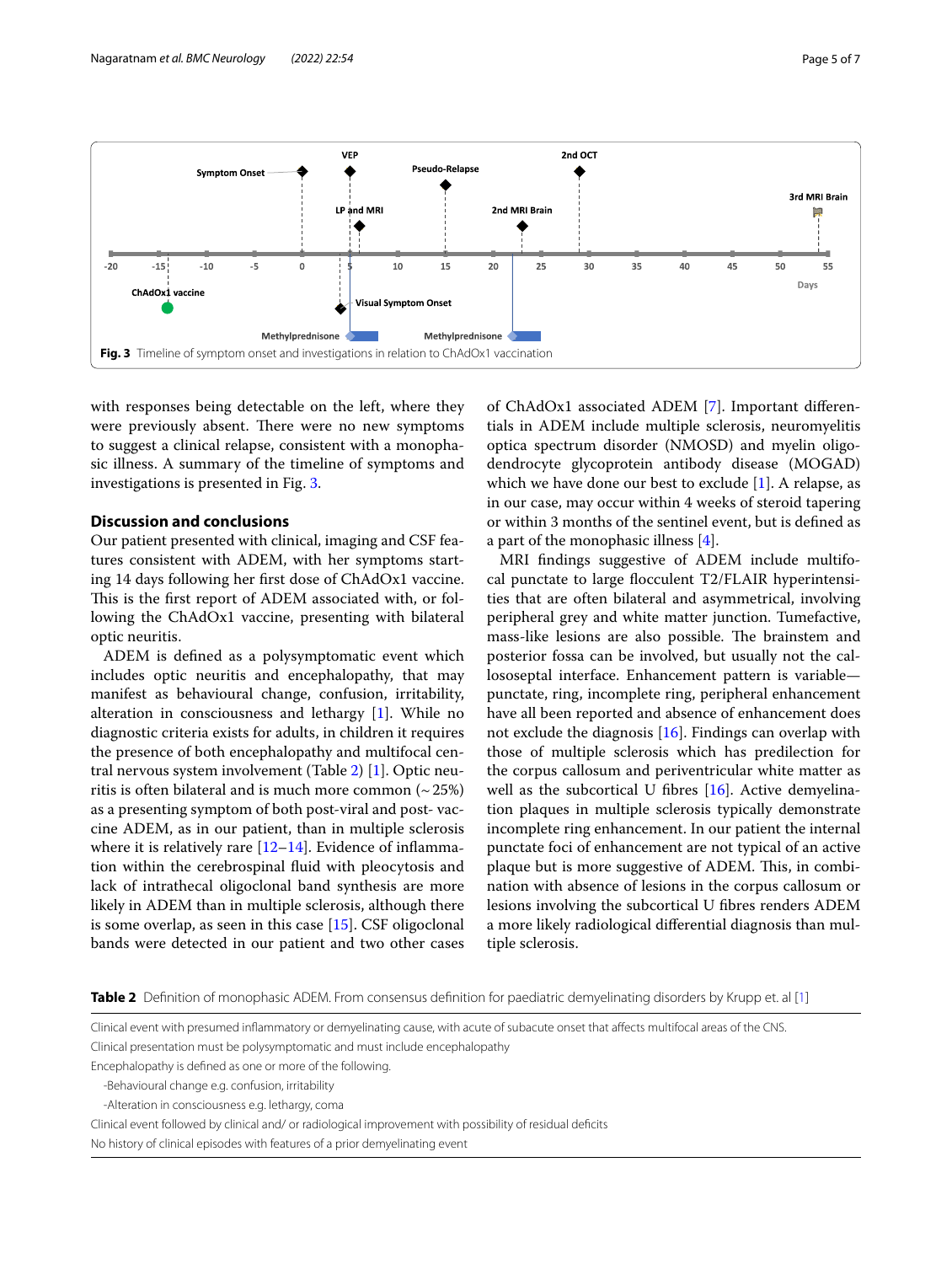| Case                 | Age/Sex    | Days post ChAdOx1<br>vaccine at symptom<br>onset | <b>Optic Nerve</b><br>involvement | Spinal cord<br>involvement | <b>CSF</b><br>oligoclonal<br>bands | <b>Encephalitis</b>     | <b>Treatment</b>                                           |
|----------------------|------------|--------------------------------------------------|-----------------------------------|----------------------------|------------------------------------|-------------------------|------------------------------------------------------------|
| Our case             | 36. Female | 14                                               | Yes                               | No.                        | Yes                                | Yes (Lethargy)          | Intravenous meth-<br>ylprednisone, oral<br>corticosteroids |
| Permezal, et al. [6] | 63. Male   | 12                                               | No                                | Yes                        | Yes                                | Yes (Poorly responsive) | Intravenous<br>methylprednisone,<br>plasmapheresis         |
| Rinaldi et al. [7]   | 45. Male   | 12                                               | No                                | Yes                        | Yes                                | <b>No</b>               | Intravenous meth-<br>vlprednisone, oral<br>corticosteroids |
| Mumoli et al. [8]    | 45. Male   | 7                                                | <b>No</b>                         | Yes                        | No.                                | No.                     | Intravenous meth-<br>ylprednisone                          |

#### <span id="page-5-3"></span>**Table 3** Reported cases of ChAdOx1 associated ADEM

Specifcally for the ChAdOx1 vaccine, there have been approximately 11.6 million doses administered just in Australia as of  $20^{th}$  September 2021 [[17\]](#page-6-12); many more doses have been administered globally. Transverse myelitis, another disorder of central nervous system demyelination, has already been associated with SARS-CoV-2 vaccinations, with at least two cases being reported following ChAdOx1 vaccination [[18](#page-6-13)[–20](#page-6-14)]. Shared antigenic epitopes between a virus or vaccine protein and host myelin protein result in T and subsequent B-cell activation from antigen presentation is thought to initiate an immune infammatory reaction and demyelination in both conditions [[21\]](#page-6-15).

There have been 3 other cases of ChAdOx1 associated ADEM in the literature (Table [3](#page-5-3)) [\[6](#page-6-5)–[8\]](#page-6-16). Symptom onset occurred between 7–14 days from vaccine administration. Our case is somewhat diferent from the previous cases of ChAdOx1 associated ADEM – the patient presented with bilateral optic neuritis and there was no evidence of spinal cord involvement, which was a feature of the other reported cases.

While this individual had a family history of multiple sclerosis afecting a frst degree relative, there is paucity of data on signifcance of MS family history in adult onset ADE, and no defnite association in the paediatric population has been identifed [\[22](#page-6-17), [23](#page-6-18)]. It remains to be seen in a family history of MS confers increased risk of developing ADEM.

Another interesting aspect of this case is that despite clear initial symptoms suggesting optic nerve involvement, the frst MRI did not demonstrate any degree of optic nerve enhancement despite the clearly abnormal VEP, confrming its higher sensitivity than MRI for optic neuritis and its utility still in twenty-frst century [[24\]](#page-6-19).

Corticosteroids are the mainstay of therapy for ADEM, however plasma exchange or intravenous immunoglobulin may be considered for refractory cases [[4](#page-6-3)]. Complete

recovery is the expected course in the majority of postvaccination cases of ADEM [[25\]](#page-6-20).

While ADEM does occur following vaccination, ADEM is a vanishingly rare complication following ChAdOx1 vaccine. ADEM should be considered in patients presenting with visual disturbances following ChAdOx1 vaccination, even without other long tract fndings. It is imperative as clinicians to be aware and remain vigilant for potential rare complications of vaccinations such as ADEM to improve our understanding of immune system and ADEM. Our report, by highlighting the rarity and reversibility of ADEM, help to emphasise the safety of vaccines that prevent serious illness and death, particularly in a global pandemic.

#### **Abbreviations**

ADEM: Acute disseminated encephalomyelitis.

#### **Supplementary Information**

The online version contains supplementary material available at [https://doi.](https://doi.org/10.1186/s12883-022-02575-8) [org/10.1186/s12883-022-02575-8](https://doi.org/10.1186/s12883-022-02575-8).

<span id="page-5-0"></span>**Additional fle 1.** Humphrey visual feld tests of the left and right eye. Dots represent visual feld points tested with normal feld. Shaded or black squares denote partially or severely depressed feld respectively at this test point. The left eye visual acuity was very poor and the eye deviated outward on September 22<sup>nd</sup> so could not complete the test. By September 30<sup>th</sup> the left eye vision had much improved and the now recordable but still depressed visual feld is seen. In the right eye, a severe visual feld deficit is seen on September 22<sup>nd</sup> which almost completely resolves by September 30<sup>th</sup>.

<span id="page-5-1"></span>**Additional fle 2.** Optic coherence tomography of each eye analysing optic nerve retinal nerve fbre layer thickness. Both eyes were mildly thickened on presentation. On relapse the left nerve fbre layer thickened signifcantly whereas the right eye was largely unchanged. On fnal review the nerve fbre layer swelling had improved bilaterally.

<span id="page-5-2"></span>**Additional fle 3.** Optical coherence tomography of each eye analysing ganglion cell layer thickness at the macula. Both eyes demonstrate sequential thinning of the ganglion cell layer over each visit suggesting irreversible optic nerve damage.